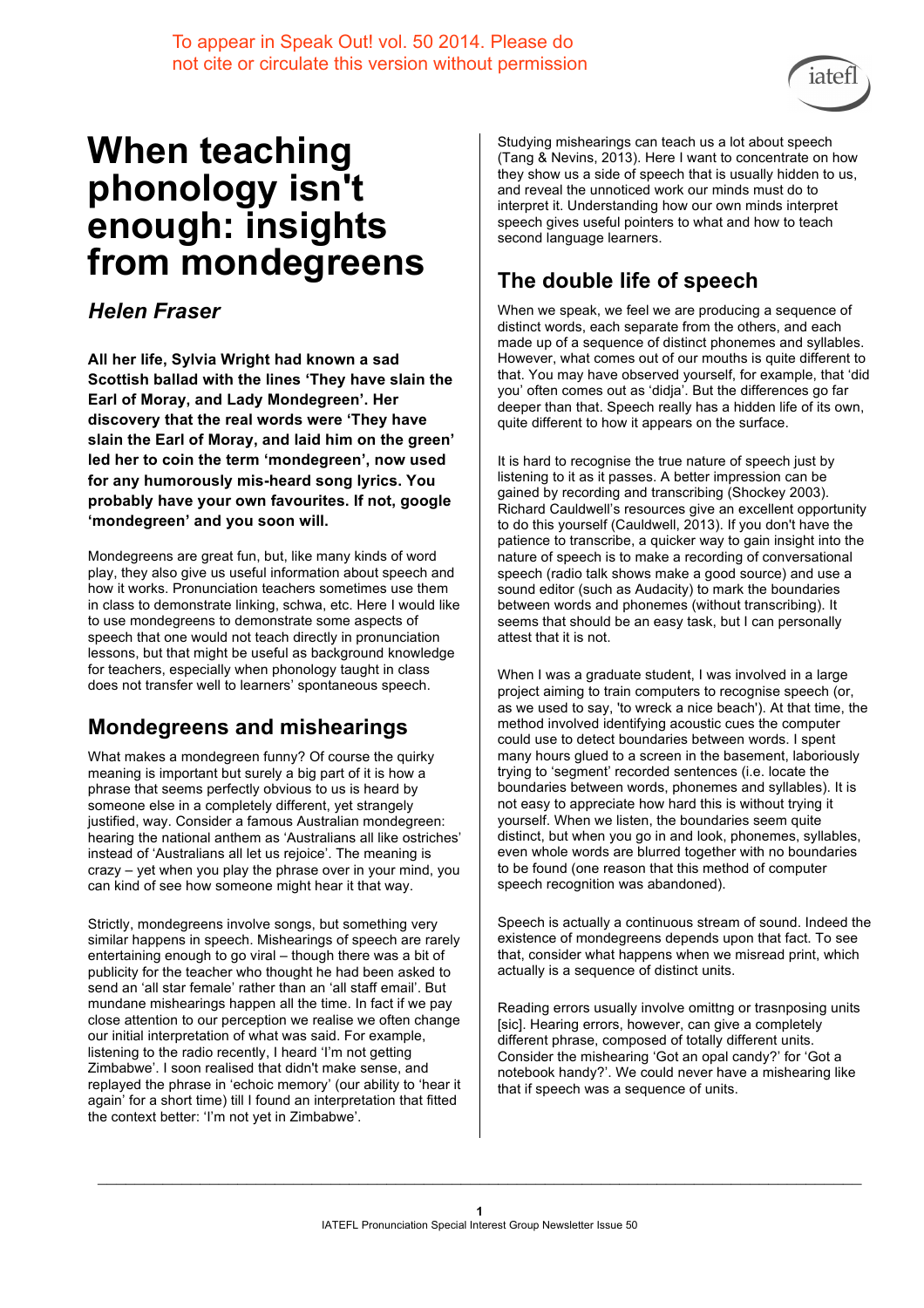

#### **Listening without the mind**

Transcribing gives useful insights, but it is hard to really appreciate the continuous nature of speech unless we can listen to it without knowing in advance what the words are supposed to be. 'Gating' is one way to do that.

Gating involves playing a short recording of speech, not as we usually play it, continuously from the beginning, but in sections from the middle out. This reduces our ability to guess what the words are going to be, and the experience is quite remarkable. (You can find examples of gating and other intriguing demonstrations at rethinkspeech.com.au/demonstrations). Typically, we hear an uninterpretable noise – with no phonemes, syllables, words or any other recognisable units – until suddenly we hear an entire sequence of meaningful words.

Most people find this surprising. Even if we know in principle that speech is continuous, gating really brings home to us that the units that seem so clear in perception simply do not exist in speech itself. This can give useful empathy for the difficulty second language learners face in recognising and reproducing the sounds of English. But it also raises some interesting questions about our own perception. How do native speakers hear the units of speech if they are not objectively there to be heard? The answer is that the units are supplied by our minds, and again, mondegreens can give us useful insights into how that works.

#### **Conceptualising speech**

We see the role of the mind especially clearly in induced mondegreens, where we affect people's hearing by suggesting an interpretation. A classic example is the hilarious video that makes us hear 'All by myself' as 'Obama's elf' (www.youtube.com/watch?v=A\_B5UrI7nAI). More disturbing examples come from legal cases, where a transcript can induce a jury to hear a 'confession' the speaker never actually made:

(http://forensictranscription.com.au/category/experiments/).

These things seem surprising, but the mind plays a crucial role in all perception. Consider the famous picture below (http://en.wikipedia.org/wiki/Optical\_illusion).



When you first look at it, you see a duck or a rabbit. Either way, you feel you are simply seeing what is there to be

seen. It is only when someone else sees it differently that you realise all that is really there are some lines on a page. Making the lines into a picture takes a contribution from our minds. Fascinatingly, however, though our minds clearly play a hugely active role in perception, we typically disregard our own contribution, believing we are simply picking up information from outside (Frith 2007).

We can call this contribution of our minds *conceptualisation*. Conceptualisation is the process of deciding what something is, and it affects not just perception, but also production. If I flashed the duck/rabbit picture in front of you for a few seconds and asked to you reproduce it, your drawing would be greatly influenced by whether you had conceptualised it as a duck or a rabbit.

All of this has exact parallels in speech. Speech itself is a continuous stream of sound, which we conceptualise as a sequence of meaningful words and phrases, and reproduce on the basis of our conceptualisation – yet we disregard our own contribution, believing we have simply copied words and phrases that are 'out there'.

What about the phonemes, syllables, intonation contours and all the other units, you might be asking? Don't we need to conceptualise those first, before we can conceptualise the words? That is a common misunderstanding, but the truth is the exact opposite, as we can see by exploring gating and mondegreens a little further.

#### **Words first**

We saw above that in gating, we hear no units at all until we hear a sequence of words. What happens next is even more interesting. As further gates reveal more speech, the sequence of words we just heard appears to alter radically. The phonemes and syllables apparently shuffle around to make a new phrase – like a series of mondegreens unfolding in time. Of course we know the speech itself didn't change. What changed was our conceptualisation of the speech. And our conceptualisation of the phonemes and syllables follows, rather than preceding, our conceptualisation of the words and phrases.

To confirm this, it is worthwhile to round off a gating experiment by going back, after you know what the whole sentence is, to listen again to the earlier gates. Usually, the phonemes seem far clearer this time, confirming that it is knowing the words that helps us hear phonemes and other units, not (as is usually believed) the other way round.

This is often found to be surprising, but, again, it is quite in line with other aspects of human cognition, as we see from the duck/rabbit picture. It is only after you have conceptualised the whole as a rabbit that the part below can be conceptualised as ears.

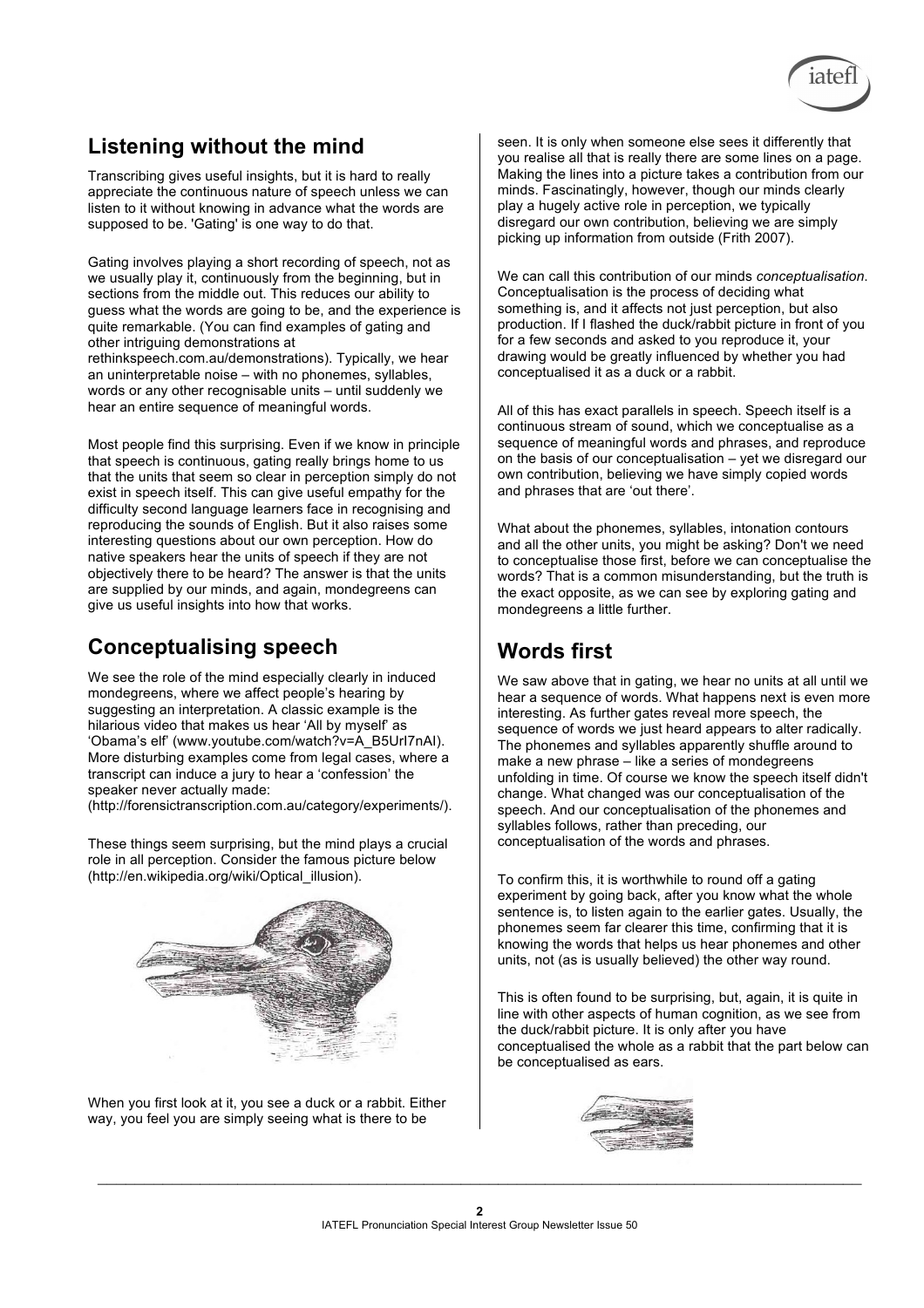

Well, this is all very interesting and you may be already thinking about how to use it in class. Before doing that, it is best to pursue another question about ourselves. How is it that native speakers hear phonemes and other units so clearly when they are not really there at all?

#### **From what we know to how we learned it**

The ability to conceptualise phonemes, syllables and other units is called phonological awareness (Gillon, 2007). Studying the process whereby native English speakers gain phonological awareness throws up some interesting observations.

Little babies conceptualise speech as a continuous stream of sound. Reproducing this allows them to communicate with us very effectively, and endearingly, with intonation alone. But gaining real linguistic competence requires them to abandon the rambling 'conversations' of pre-language, and learn individual units of language (Berko-Gleason & Ratner, 2012).

This starts with the 'first word', when the child recognises a recurring meaningful unit in the stream of speech, and reproduces it (at least approximately). We call these early utterances 'words', but really they represent a whole phrase or sentence. For example, 'up' might mean 'pick me up'. Gradually children learn to produce sentences in the adult way, till by the age of four, they can talk with near adult competence. But they have little ability to conceptualise sentences as sequences of words. Ask 'how many words' in a favourite rhyme, and they will look at you blankly. It takes experience with the written language to give a clear concept of 'word' in the adult sense.

Once they can identify words, the child's next task is to learn to break words into parts. The first parts they recognise are morphemes – units of meaning. For example, children recognise the /s/ at the end of 'books' as a separate unit before they can identify the /s/ at the end of 'box' (Byrne, 1998). Only later do they learn to identify meaningless units, such as syllables, 'beginnings of words' or 'rhymes'.

Last of all comes 'phonemic awareness', the ability to identify English phonemes. This is extremely hard, only emerging as a result of extensive experience with reading and writing, and even then rarely before the age of ten.

#### **The strange inversion**

This brief overview highlights two key features of phonological awareness. First, it is very hard. Second, it progresses in a sequence from larger, meaningful units to smaller, meaningless ones, with phonemic awareness mastered last.

However, as children move from 'learning to read' to 'reading to learn', something strange happens: they forget

the long, arduous process of phonological awareness, and come to feel that recognising phonemes is 'as easy as ABC'. Further, phonemes, the last learned unit, come to seem the most basic, the building block of all other units.

Due to this 'strange inversion', people confidently believe that they recognise words by first recognising phonemes (Port, 2007, gives insightful discussion of just how strange this idea is), and that they recognise phonemes simply because they are 'there' in speech. This is definitely not right, as we have seen in the discussion above, and as has been well established by the disciplines of phonetics, phonology and psycholinguistics.

Unfortunately, however, very few people study these disciplines. For most, the idea that speech is a sequence of words made up of a sequence of simple sounds just seems so obviously true that they never question it. Instead, they build a whole range of other assumptions on top of it. One of these assumptions is that teaching second language pronunciation should be quite easy: all you have to do is demonstrate the sounds of English and give rules for putting them together into words. This belief (inaccurate, as any teacher knows), can make people impatient with foreign accents, for example.

### **Phonetics phonology and psycholinguistics**

It is only when we actually try transcribing speech with the symbols of the International Phonetic Alphabet that we realise the 'phonemic awareness' of literate native speakers is very limited. For this and other reasons, mere 'native speaker competence' is not a sufficient qualification for teaching pronunciation.

These days, many teachers receive extensive education about the sound system of English (Celce-Murcia et al., 2010), learning not just segmental but also suprasegmental aspects, and discovering how combining phonemes and syllables into words and phrases involves complex modifications of the sounds.

However, it is rather rare for teachers to be introduced to the ideas described above. The fact that speech is continuous, and word-level interpretation typically precedes recognition of any other units is certainly taught (Ladefoged & Disner, 2012), but generally in the context of theories explaining how unconscious mental processes convert discrete phonemes and other units into a continuous stream of sound in speech production, and back to discrete units again during speech perception (Byrd & Mintz, 2010).

Such theories are, rightly, considered to be of limited relevance to pronunciation teachers, who must interact with the conscious, rather than unconscious, minds of their students, so teacher education usually concentrates on phonology suitable for passing on to learners. This is certainly useful, even essential, for teaching English.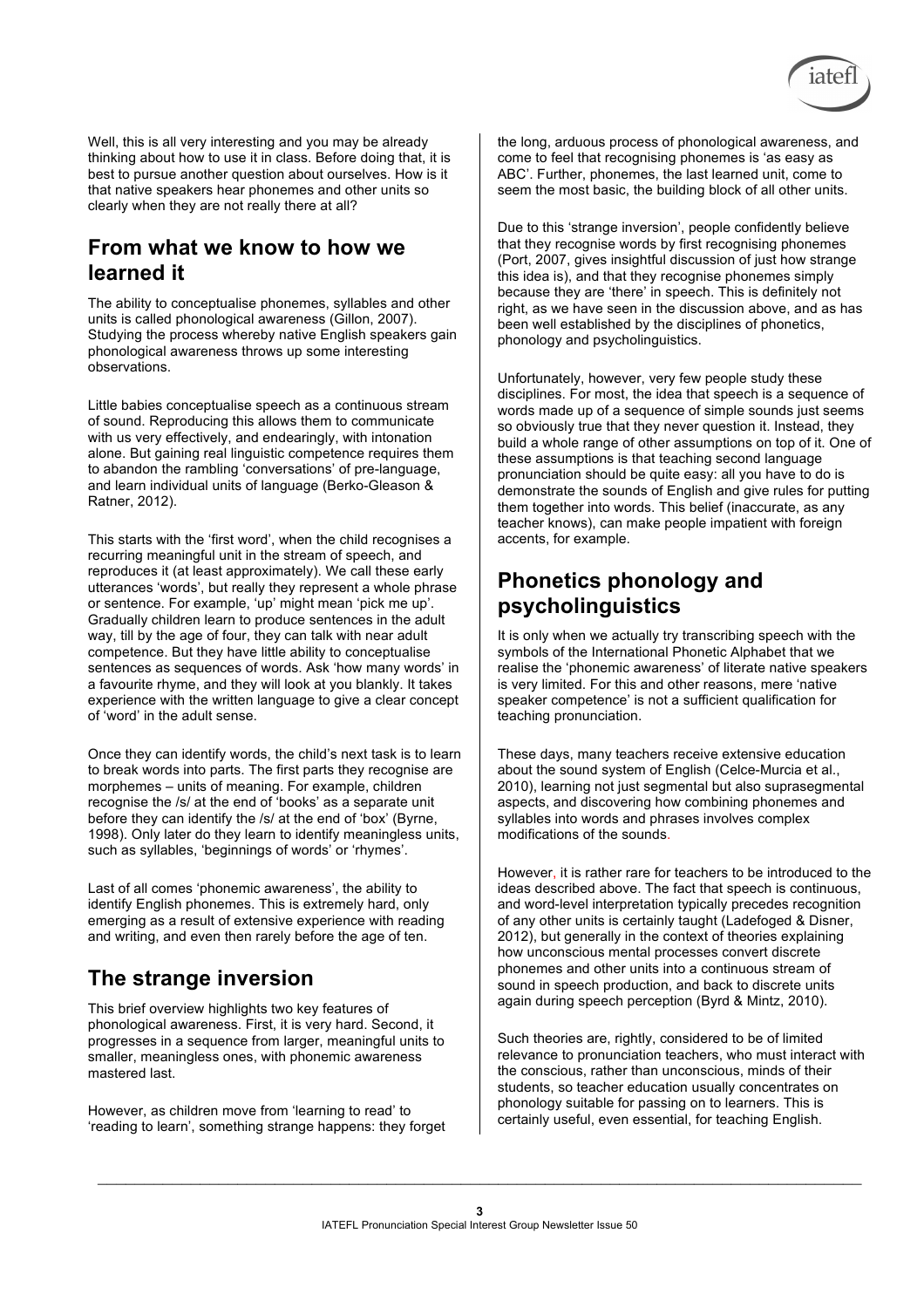

However, it does have a limitation familiar to many teachers, especially those whose students come from language and literacy backgrounds very different from English: in some cases, mastering phonology in class does not transfer well to learners' spontaneous speech in real conversation.

To handle this well, teachers can benefit from non-technical understanding of ideas like those described above. Although it is initially confronting to discover that units of speech (including units of intonation and rhythm) are products of our minds, with no independent existence in speech itself, this knowledge can make sense of classroom observations, and of research findings (Fraser, 2009). Understanding how to apply the knowledge well requires specialised workshops (Fraser, 2001), but a few suggestions are given here.

#### **What can we do when teaching phonology isn't enough?**

Unlike children, adults can learn pronunciation through explicit teaching of phonological units and rules for their combination. Indeed such teaching is usually essential. However, it is often found to be not enough on its own. Learners may be able to state the relevant rules, but be unaware when their own pronunciation breaks the rules. For example, they may be able to mark '-take' as the stressed syllable of 'mistake', but still pronounce it as 'mis-take'.

It is tempting to assume the solution is exercises to help learners better understand the phonology of stress. In some cases this helps, but when it doesn't, it is worth considering the reason for learners' difficulty. Could it be, not that they don't understand the rules of stress placement, but that they simply can't reliably conceptualise the difference between 'mis-take' and 'mis-take'? It can be hard for native speakers to imagine anyone could not notice such an obvious difference – but of course that is because we learned it at a long-forgotten stage of phonological awareness.

Unfortunately, we cannot teach conceptualisation by giving learners information. We can only facilitate learning by providing appropriate experiences and discussion. In doing this, a useful tip is, when learners have a problem with an aspect of phonology, move to larger, not smaller, units of speech. Learners often benefit from exercises involving words and phrases rather than phonemes and syllables.

In discussing these units, remember it is not always obvious to learners which word you are referring to, so write them on the board (in ordinary spelling, to highlight meaning differences). Demonstrate the distinction several times, pointing to each one as you say it, and ask them what they notice as the major difference in the pronunciation. You may be surprised at the answers, but as with mondegreens, surprise can give an interesting window into how other people conceptualise speech in completely different, yet strangely justified, ways to your own. It also gives an excellent starting point to steer learners' conceptualisation in a direction more appropriate to English.

Couper (e.g. 2013) gives experimental evidence of the effectiveness of this kind of approach, and Couper (this volume) goes into more detail regarding classroom practice.

**Helen Fraser** studied phonetics and linguistics at Macquarie University (Sydney) and the University of Edinburgh, then lectured for many years at the University of New England (Australia). She now works as an independent researcher on cognitive phonetics, and as a consultant on intercultural speaking and listening, and forensic transcription.

**Email:** helen@helenfraser.com.au

#### **References**

**Berko-Gleason, J. & Ratner**, **N.B.** (2012). *The Development of Language*. Allyn & Bacon.

**Byrd, D. & Mintz, T.H**. (2010). *Discovering Speech, Words and Mind*. Hoboken, NJ: Wiley-Blackwell.

**Cauldwell, R**. 2013. *Phonology for Listening*. Birmingham: Speech in Action.

**Celce-Murcia, M. et al**. (2010). *Teaching Pronunciation: a Course Book and Reference Guide*. Cambridge: Cambridge University Press.

**Couper, G.** (2013). Talking about pronunciation: socially constructed metalanguage. *English Australia Journal*, *29*(1), 3–18.

**Fraser, H.** (2009). Pronunciation as categorization: the role of contrast in teaching English /r/ and /l/. In A. Mahboob & C. Lipovky, eds. *Studies in Applied Linguistics and Language Learning*. Newcastle upon Tyne: Cambridge Scholars Publishing, pp. 289–306.

**Fraser, H.** (2001). *Teaching Pronunciation: a Handbook for Teachers and Trainers*. Sydney: TAFE NSW Access Division.

**Frith, C**. (2007). *Making up the Mind: How the Brain Creates our Mental World*, Hoboken, NJ: Wiley-Blackwell.

**Gillon, G.** (2007). *Phonological Awareness: from Research to Practice.* New York: Guilford Press.

**Ladefoged, P. & Disner, S.F**. (2012). *Vowels and Consonants*. Hoboken, NJ: Wiley-Blackwell.

**Port, R.F.** (2007). The graphical basis of phones and phonemes. In O.-S. Bohn & M. J. Munro, eds. *Language Experience in Second Language Speech Learning: in Honor of James Emil Flege*. Amsterdam: Benjamins, pp. 349–365.

**Shockey, L.**, (2003). *Sound Patterns of Spoken English*. Oxford: Blackwell.

**Tang, K. & Nevins, A.** (2013). Measuring segmental and lexical trends in a corpus of naturalistic speech misperception. *Proceedings, 43rd meeting of the North East Linguistic Society*.